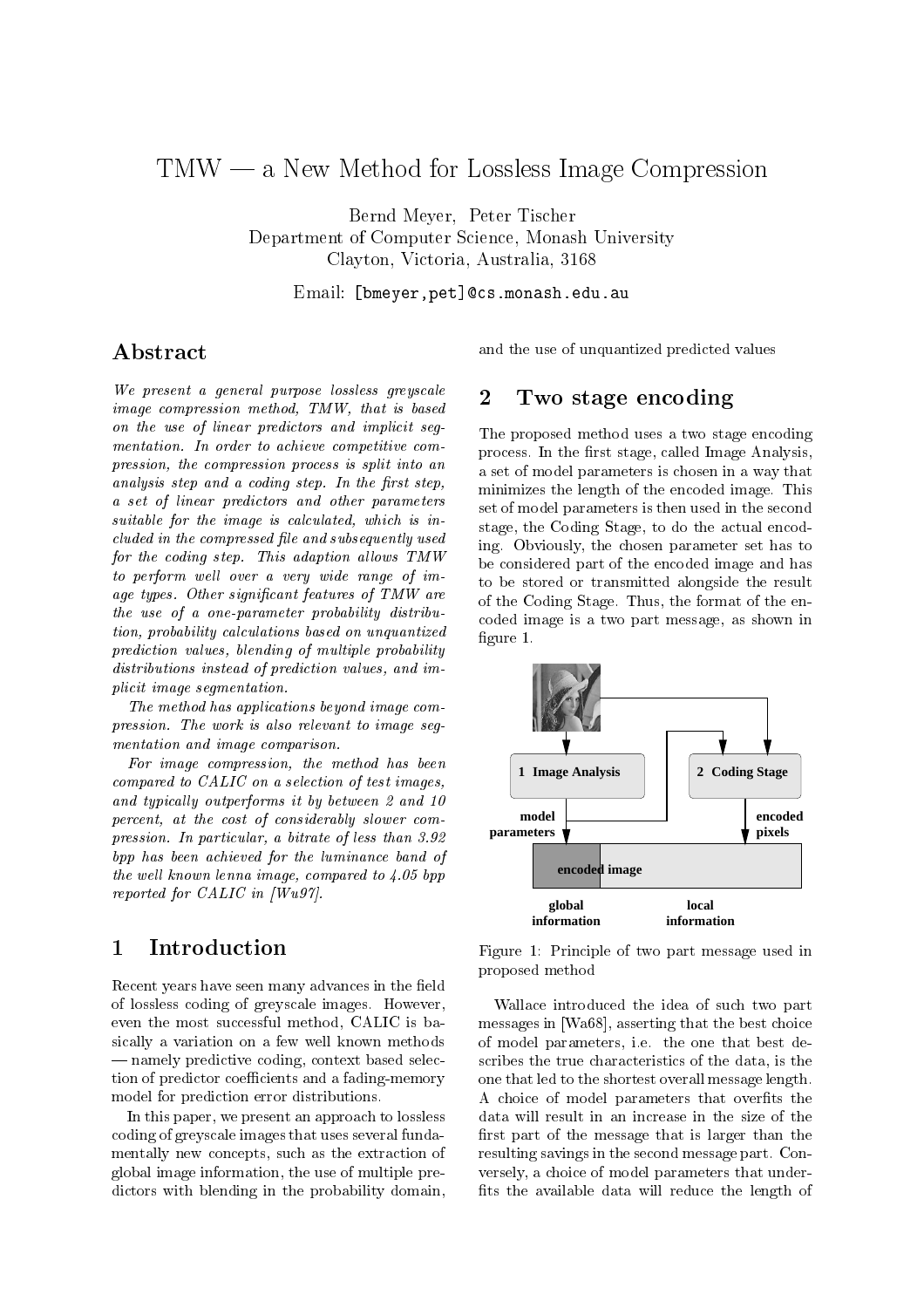the first message part by less than the resulting increase in the second part of the message.

When applied to image compression, the first message part can be seen as describing character- $\mathbf{r}$  is the image in the information  $\mathbf{r}$  as  $\mathbf{r}$  in  $\mathbf{r}$  as  $\mathbf{r}$ mation- The second part of the message contains purely local information about the values of indi vidual pixels- in the rate of the rest part would capture would capture the rest of the rate of the rate of the rate of the rate of the rate of the rate of the rate of the rate of the rate of the rate of the rate of the ra the "essence" or "meaning" of the image, while the second part would only contain information about the particular values of noise for each pixel-While the proposed method does not yet achieve this ideal goal, it *does* constitute a significant step in this direction.

The two stage encoding process allows the pro posed method to adapt to and perform well for an extremely wide range of intervals with the results of image typesgiven in section 5 range from applying the propractically noise is a proposed in the practically noticed in the set of the set of the set of the set of the s free) images all the way to applying it to noisy  $12$ bit medical images.

Another interesting aspect of the two stage pro cess is that it provides a measure for how similar the characteristics of the characteristics of the two images are  $\sim$ determine this measure for two images A and B individual parameter sets for each image have to calculated as well as one parameter set covering both images-between the total left the total left the total left the total left the total left total left to t sizes for

- Encoding the images independently with the individual parameter sets, and
- Encoding both images with the one parame ter set covering both of them
- is the desired measure.

The model used in the proposed method is based heavily on linear predictors-beautiful predictors-beautiful predictors-beautiful predictors-beautiful predictorsof predictors are used

- pixel-predictors that predict a pixel value based on the pixel values of its causal neigh bours
- $\bullet$  sigma-predictors that predict the *magnitude* of a pixel-predictor's prediction error based on the *magnitude* of that pixel-predictor's prediction errors for the causal neighbours
- blending-predictors that predict how well dict a pixel value, based on how well the pixelpredictor performed on the causal neigh

 images it has been tested on so far-The parameters of the resulting model are the weights of the predictors- from the model seems to be powerful and flexible enough to adapt well to all

### -Multiple Linear Predictors

The proposed method uses linear pixel-predictors

$$
pred = \sum_{i=1}^{M} w_i p v_i
$$

with  $M$  being the number of causal neighbours used for the prediction-and  $pv_i$  being the pixel value of the *i*-th causal neighbour. The  $w_i$  are model parameters determined during the image analysis stage and their values are included in the first part of the encoded message.

One of the key ideas of the proposed method is to use not just one but multiple such pixel predictors for each pixel-

The motivation behind this is that the correla tion characteristics of a pixel with its causal neigh bours typically are not constant over the whole image- Trying to model all pixels with the same predictor would necessarily result in that predic tor being suboptimal for at least some areas of the image-image-image-image-image-image-image-image-image-image-image-image-image-image-image-image-image-image-im from a set of fixed predictors according to heuristics, but still uses the prediction of only one predictor for the encoding-the form in the theoretic contracts tics being hardcoded, the choices made may potentially be completely unsuitable for the image to be encoded (a good example for this is the CALIC result for the SHAPES image shown in figure 2).

Another approach to addressing the problem is the one used in  $[Se97]$ ; Multiple predictors are used and their predictions are then blended together to give a single predicted pixel value-This method, however, applies a *single* probability distribution centered around the predicted value-between the probability distribution in the probability distribution in the probability distribution in the probability of the probability of the probability of the probability of the probability of the probability o is bimodal, the resulting prediction cannot be bimodal, either, and thus potentially fails on edges. See figure 3 for a case in which no single predicted value would be appropriate, and a bimodal probability distribution is desirable-

The proposed method goes one step further than  $[Se97]$  and calculates a probability distribution  $p(CP = x)$  for the current pixel having the

<sup>&</sup>lt;sup>1</sup>This model parameter is not determined during the image anlysis stage, but instead is supplied by the user. However, it is included in the first part of the encoded message-of- and in the mass been found to be a good choice for images of size  $512x512$ .

suited a particular pixel-predictor is to pre-<br>it turned out that the best value for  $w_0$  was very close to - we tried starting the sum at  $i = 0$  with  $pv_0 = 1$ , i.e. allowing a constant term in the linear predictor-constantly t it turned out that the best value for w was very close to and that the savings realized in the second part of the encoded message were smaller than the cost of including  $w_0$  in the first part.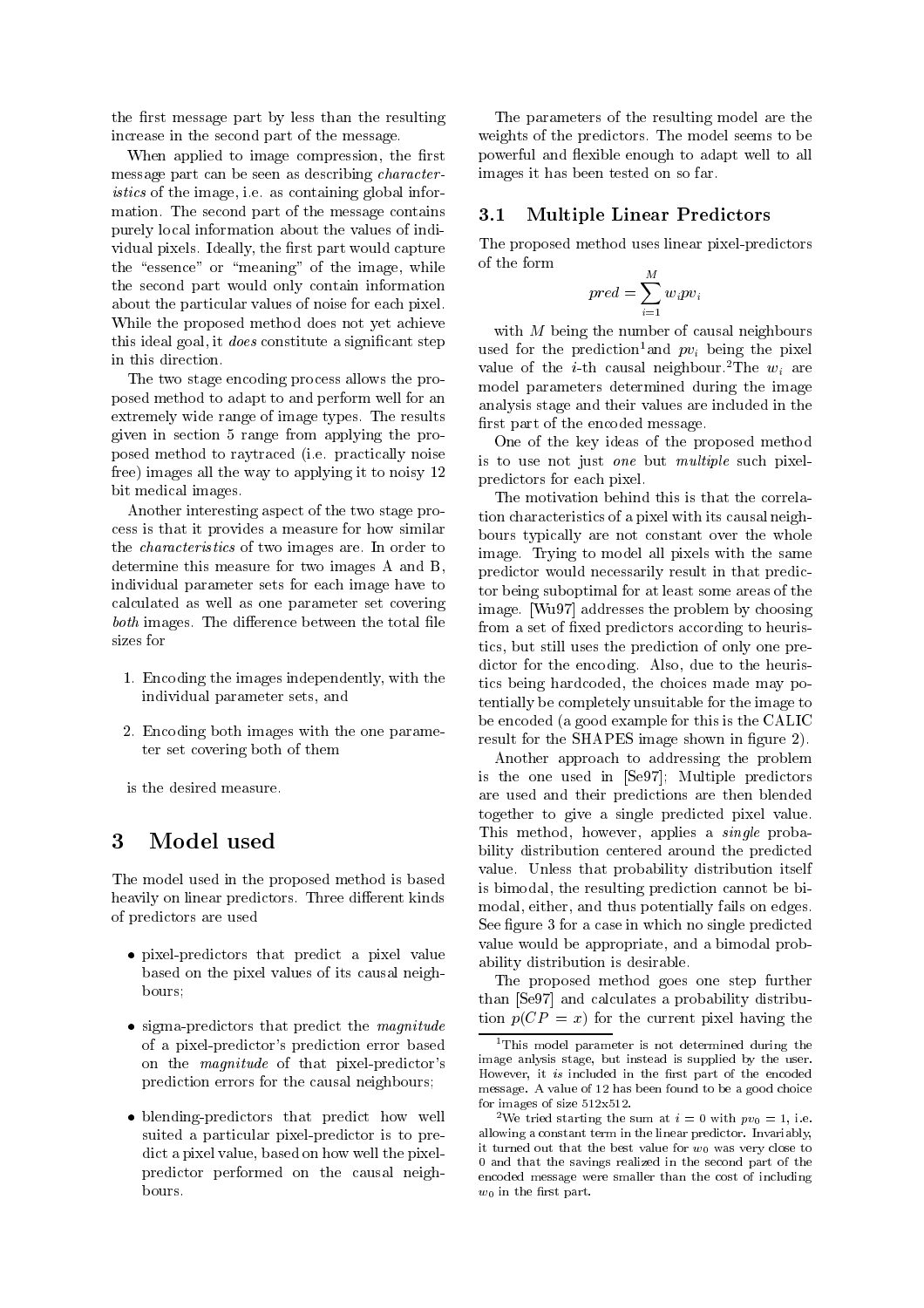

Figure 2: Synthetic image SHAPES

value x individually for each pixelpredictor- fraction-  $\sim$ the *probability distributions* are blended together, resulting in a final probability distribution which is the pixel-blend to encode the pixel-blend to encode the pixel-blend to encode the pixel-blend to encode the ing weights are varied for different areas of the image, this allows for the use of appropriate predictor blends-blends-blends-blends-blends-blends-blends-blends-blends-blends-blends-blends-blends-blends-blends-blends-blends-blends-blends-blends-blends-blends-blends-blends-blends-blends-blends-blends-blends-blends-blen of complex probability distributions, such as the bottom right distribution in figure 3, from simple ones-



Figure 3: Effects of blending predicted values vs blending probability distributions

## Probability Distribution for Prediction Errors

Probability models in predictive coding give an es timate on the likelihood of a particular prediction

error concerning- can change prediction error distribution and tion typically is not stationary over the whole im age, most models contain local parameters based on information from a pixel's causal neighbourhood.

However, experience shows that only the magnitudes of prediction errors of close neighbours of a pixel are in any signicant way correlated to the magnitude of the prediction error for said pixel- This means that only a limited amount on the only and the second and the second and the second and the s of data is available for determining the local pa rameters, thus limiting the number of local parameters that can be determined in a statistically meaningful way  $-$  the fewer local parameters are used, the less information from non-local neighbours has to be used to determine the parameters. On the other hand, using fewer local parameters also severely limits the possible shapes for the dis tributions-

There is a range of waysfor dealing with this conictive of the range is the full full full full his the full  $\sim$ togram (which would require 255 local parameters for any  $\epsilon$  is rarely  $\epsilon$  is the form in the function  $\epsilon$  as the function  $\epsilon$ number of parameters would result in the use of data from nonlocal neighbours-down the  $\mathbf{f}$ range, other methods such like the ones used in SUNSET  $[La94]$  and SMB  $[Wo94]$  can be found, which are trading accuracy in describing the distribution shape for a reduction in local parameters (for 8 bit images, SUNSET has a few dozen local parameters, SMB has 9).

The probability model used in the proposed method is at the other end of the range  $-$  it uses a model with just a *single* local parameter. This allows us to use only data from close local neighbours- Experiments conducted during devel opment seem to indicate that the positive effects from this high locality more than compensate for the negative effects of not being able to describe nontrivial distribution shapes- This might be due to the use of multiple pixel-predictors described in the previous section.

The distribution used is a variation of the  $t$ distribution given by the formula

$$
p(x < X) = K \int_{-\infty}^{X} \left(\frac{1}{1 + \frac{v^2}{2\sigma^2 N}}\right)^N dv
$$

with *N* currently hardcoded at  $\frac{1}{3}$  and *K* chosen in such a way that paper is a great sense in the such a way that the such a way of the such a sense in the parameter - is the local parameter - is the local parameter estimated by the local parameter  $\mathcal{C}$ from the magnitude of the prediction errors for a pixel's causal neighbours  $\sim$  currently the 30

 $3$ This should really be a variable parameter included in the rst part of the message- However the current im plementation of the function <sup>p</sup>xX uses a lookup ta ble which would have to be recalculated each time  $N$  is changed-current time this issue this note practically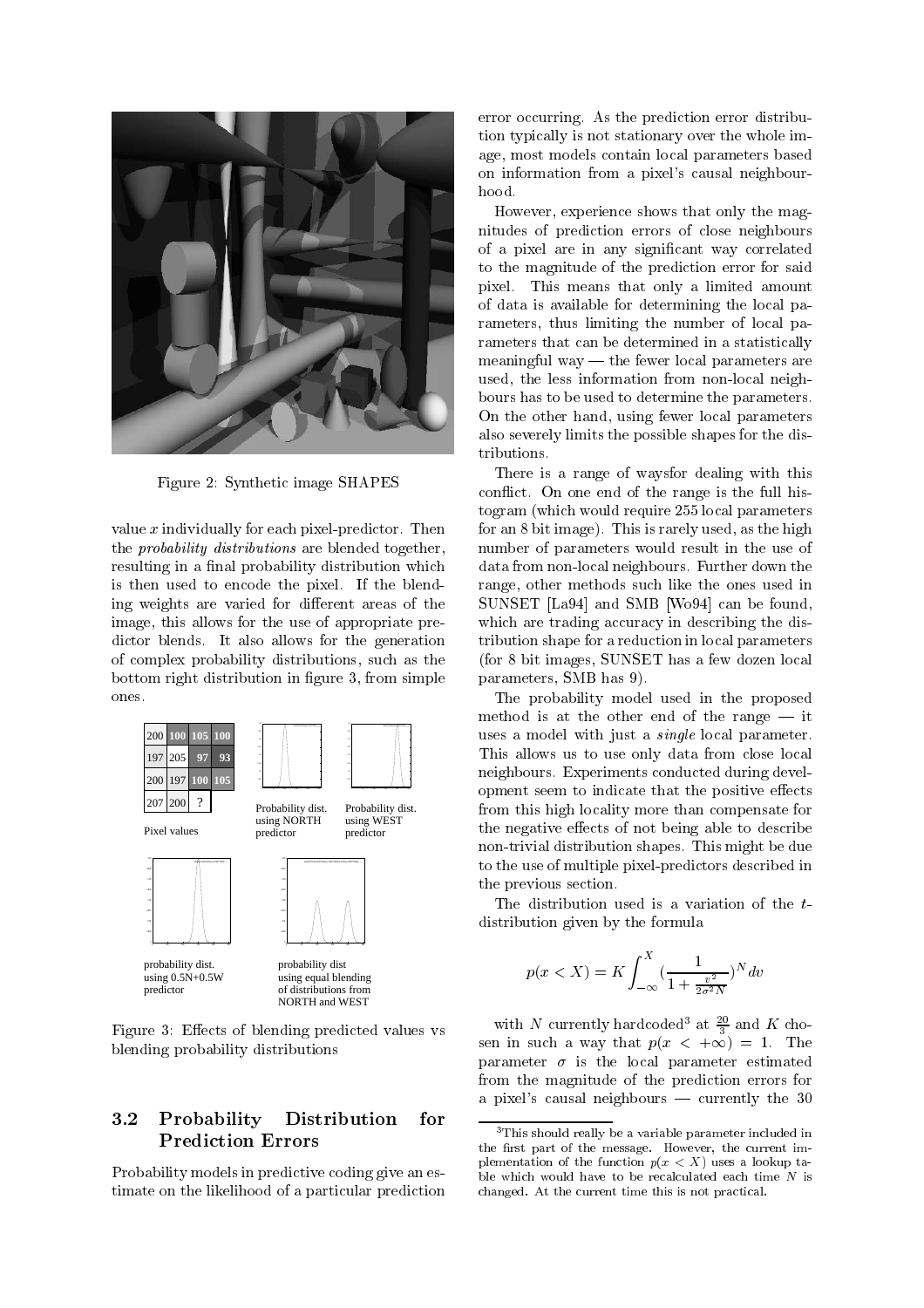causal neighbours within a Manhattan distance of  $\sigma$  pixels are used.

One interesting result of using a continuous dis tribution for the probability model is that it allows us to use predicted values without quantization-If the predicted value is  $\hat{x}$ , then the probability  $p(x = X)$  of the pixel value x being the integer X can be expressed as

$$
p(x = X) = K \int_{X - 0.5 - \hat{x}}^{X + 0.5 - \hat{x}} \left(\frac{1}{1 + \frac{v^2}{2\sigma^2 N}}\right)^N dv
$$

This means that the probability  $p(x = X)$  is a continuous function of the predicted value  $\hat{x}$ , and the prediction of the prediction of the prediction of the prediction of the prediction of the prediction of the prediction of the prediction of the prediction of the prediction of the prediction of the prediction of th 43.5) will give equal probability to both its neighe-e-mail i-mail i-mail i-mail i-mail i-mail i-mail i-mail i-mail i-mail i-mail i-mail i-mail i-mail i-mail i-m ment when compared to methods which are based on discrete distributions and thus require a quan tization step which introduces a small amount of quantization noise-

## - Calculation of Distribution Pa rameter

 $\blacksquare$  . The the two states of the the two states is calculated to  $\blacksquare$ <u>in formula used is seen to see the formula used in the formula used in the formula used is seen that the set of </u>

$$
\sigma^2 = \sum_{i=0}^{30} v_i * pe_i^2
$$

with performance  $\mathbf{r}$  and  $\mathbf{r}$  and  $\mathbf{r}$  and  $\mathbf{r}$  is prediction error of  $\mathbf{r}$ the corresponding pixel-predictor for the 30 causal neighbours used-used-control parameters are parameters of the visit of the visit of the visit of the visit of and are included in the first part of the encoded message-

Experiments with the distribution described in the previous two sections has shown that while generally performing well it fails badly on some low noise images with sharp high contrast edges. The best example is the SHAPES image shown in section is an such images of small values for a small value for  $\sim$ desirable for almost all pixels, however there are pixels for which the prediction error will be quite large- It turned out that the actual distribution of

 time and thus unexpectedly all values for the prediction errors could not be accurately modelled by the modification of the modification-contraction-contractionthe distribution used was quite good, but for *some* pixels (those on edges encountered for the first prediction error were essentially equally likely- In order to account for this, a "trust" or "certainty" parameter was introduced for each predictor, giving a modified function for the probability

$$
\hat{p}(x = X) = c * p(x = X) + \frac{(1 - c)}{L}
$$

 probability distribution described in the previous where  $c$  is the trust parameter and  $L$  is the size of the possible range of values for x- and you are the state of the state of  $\sim$ two sections is blended with a distribution which represents total ignorance.

It should be noted that one global parameter  $c$  is calculated for each pixel-predictor and included in the rst message part- In contrast the parameter - is calculated for each individual pixel from local information, and only the weights used in that calculation are included in the first part of the message-

## - Calculation of Blending Weights

Once the probability distributions for all pixel predictors have been calculated, they are blended together to give a single, combined distribution.

$$
p_{all}(x=X) = \sum_{j=1}^{P} b_j \widehat{p}_j(x=X)
$$

where  $P$  is the number of predictors used<sup>7</sup> and  $b_j$  is the blending weight for predictor j's distribution-bility are calculated based on the number of the number of of bits the predictor  $j$  would have needed to encode the pixels in the causal neighbourhood in a manner similar to Bayesian blending- The actual formulas are

$$
ln c_j = \sum_{k=0}^{Q} t_k ln \hat{p}_j (x_k = pv_k)
$$
  

$$
b_j = \frac{c_j}{\sum_{k=1}^{M} c_k}
$$

with  $\hat{p}_i(x_k = pv_k)$  being the probability the predictor  $j$  assigned to the actual value of the  $k$ -th causal neighbour,  $Q$  being the number of causal neighbours used for calculating the blend ing weights<sup>8</sup> and the  $t_k$  being model parameters

<sup>&</sup>lt;sup>4</sup>The number of pixels used for this should be a variable parameter included in the rst message part too- However experiments seem to indicate that 30 pixels is a good choice for almost all images tested- Therefore we chose to delay adding in the extra complexity-

 $5$ The main benefit of using a continuous distribution is  $\mathcal{L}$ nation of the quantization noise are generally negligible for the lenna test image the savings are about - bits per pixel.

 $6$  Leaving out the constant term  $pe_0$  and thus the parameter  $v_0$  will result in serious degradation of the compression performance-

 $7$ Just like M, P is a parameter supplied by the user and included in the first part of the encoded message.

 ${}^{8}$ The third and final user supplied parameter, together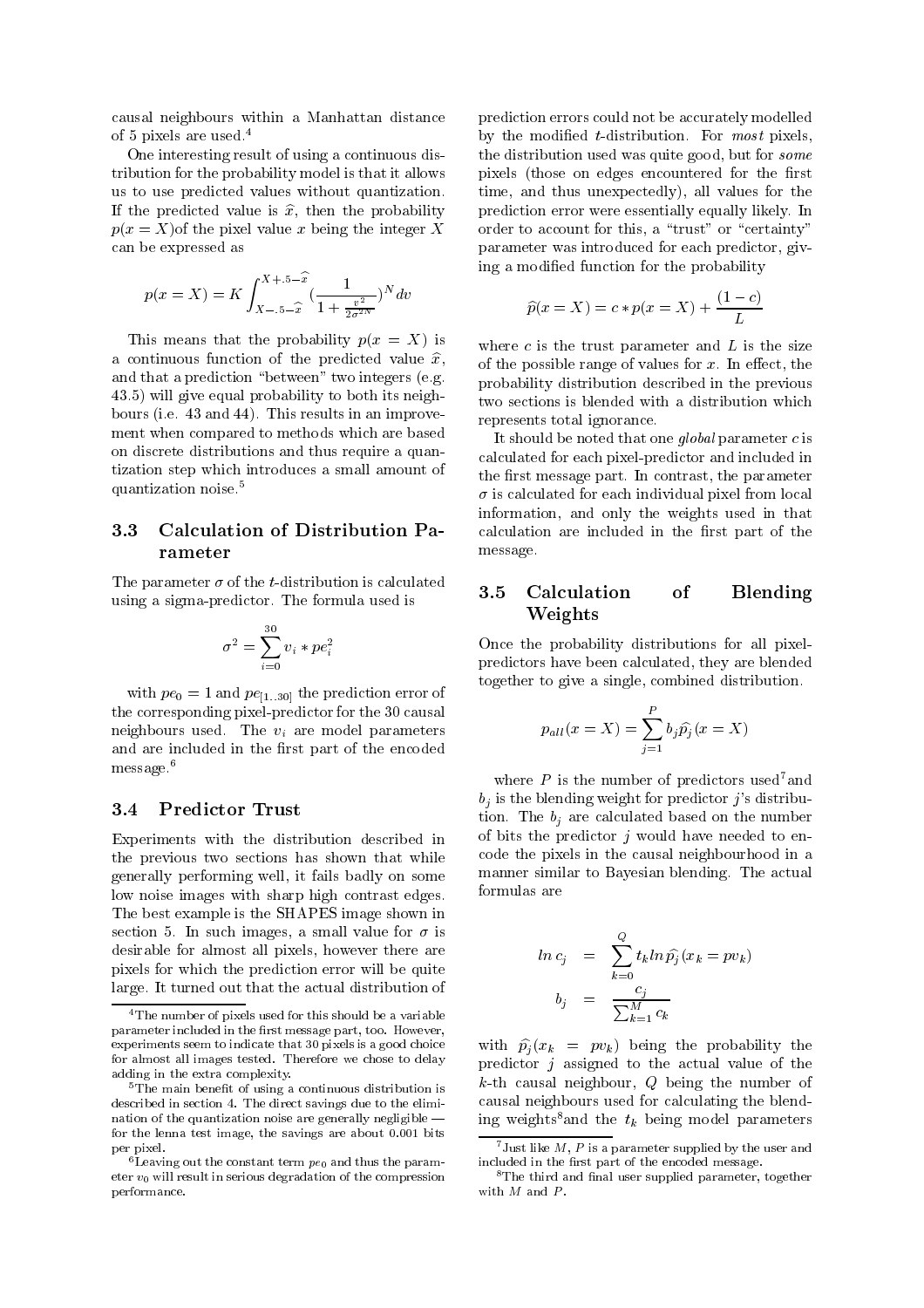

Figure 4: Partial assignment to predictor 10 for a sample encoding of lennagrey using a model with  $M$  and  $M$  and  $M$  are as stand for  $M$  and  $M$  are as stand for  $M$  and  $M$  are as stand for  $M$  and  $M$  and  $M$  and  $M$  and  $M$  are as standard for  $M$  and  $M$  and  $M$  and  $M$  and  $M$  and  $M$  and  $M$  and  $M$  and  $M$  an a high weight for the predictor, dark areas for a low weight.

determined during the image analysis phase and included in the first part of the encoded message.

Although this is not a completely correct inter pretation of the algorithm, this step might be understood by assuming that  $ln c_i$  is an estimation for the number of bits predictor  $j$  would require to encode the current pixel, based on the number of bits required to encode the causal neighbours-

If the  $b_i$  are viewed as partial assignments of the current pixel to a class or segment  $j$ , the encoding process includes an implicit segmenta  $\mathbf{r}$  the image-dimension of  $\mathbf{r}$  and  $\mathbf{r}$  is sequently in the intervals of  $\mathbf{r}$ forming segments based on correlation properties rather than visual impression, which means that although it is a good segmentation to achieve high compression, it does not correspond with human perception of what a segmentation should be. In particular, it seems that generally one predictor will cover all smooth areas, while all the other predictors are highly specialized (see figures 4 and  $5$ ).

### -Coding

Once  $p_{all}$  has been calculated, an arithmetic coder is used to do entropy coding according to this dis tribution- it is not necessary to calculate  $\mu$  is the calculated the calculated of  $\mu$  $p_{all}(x = X)$  for all L possible values of X (which where  $\mathbf{B}$  is independent for  $\mathbf{B}$  in a bit imagesstead,  $p_{all}(X \leq x \leq Y)$  can be calculated, which allows for interval halving-values, we halve the pixels of the state of the state of the state of the state of of a  $B$ -bit image can be encoded with  $B$  binary



Figure 5: Partial assignment to predictor 5

coding events-

## Image Analysis  $\boldsymbol{4}$

 With the exception of the <sup>c</sup> parameters all oth ers are weights in some sort of linear predictor-As great care has been taken to ensure that all functions dependent on such parameters are of a continuous nature, the compressed filesize is a continuous function of the parameters as well-Due to this continuous nature, the partial derivatives of the compressed message length with respect to the individual parameters can be calculated- This al lows for the use of reweighted least squares [Bu94] to calculate parameter sets.

The community of the time sets are the The calculation of parameters for a given image is an iterative process- and are the process- and arbitrary process- and arbitrary processset of parameters, in each step one of the three sets of predictor weights is optimized, while the other coefficients of the linear predictors,  $w$ , the parameters of the functions determining  $\mathbf{f}$  the problem of the problem  $\mathbf{f}$ ability model,  $v$ , and the parameters of the functions determining the blending weights of proba  $\mathcal{L}$  distributions to the contract of  $\mathcal{L}$  are added to the additional to the contract of  $\mathcal{L}$ justed in each step, using Newton approximation. All optimizations of parameter sets are based di rectly on minimizing the encoded message length.

> After each step, an estimate for the resulting filesize is calculated, based on which the iteration can be stopped when a sufficiently good set of pa-

This is also the reason for not including  $M$ ,  $F$  and  $Q$ in the parameters calculated during the analysis phase as they are integers, the filesize is a discontinuous function of these parameters-